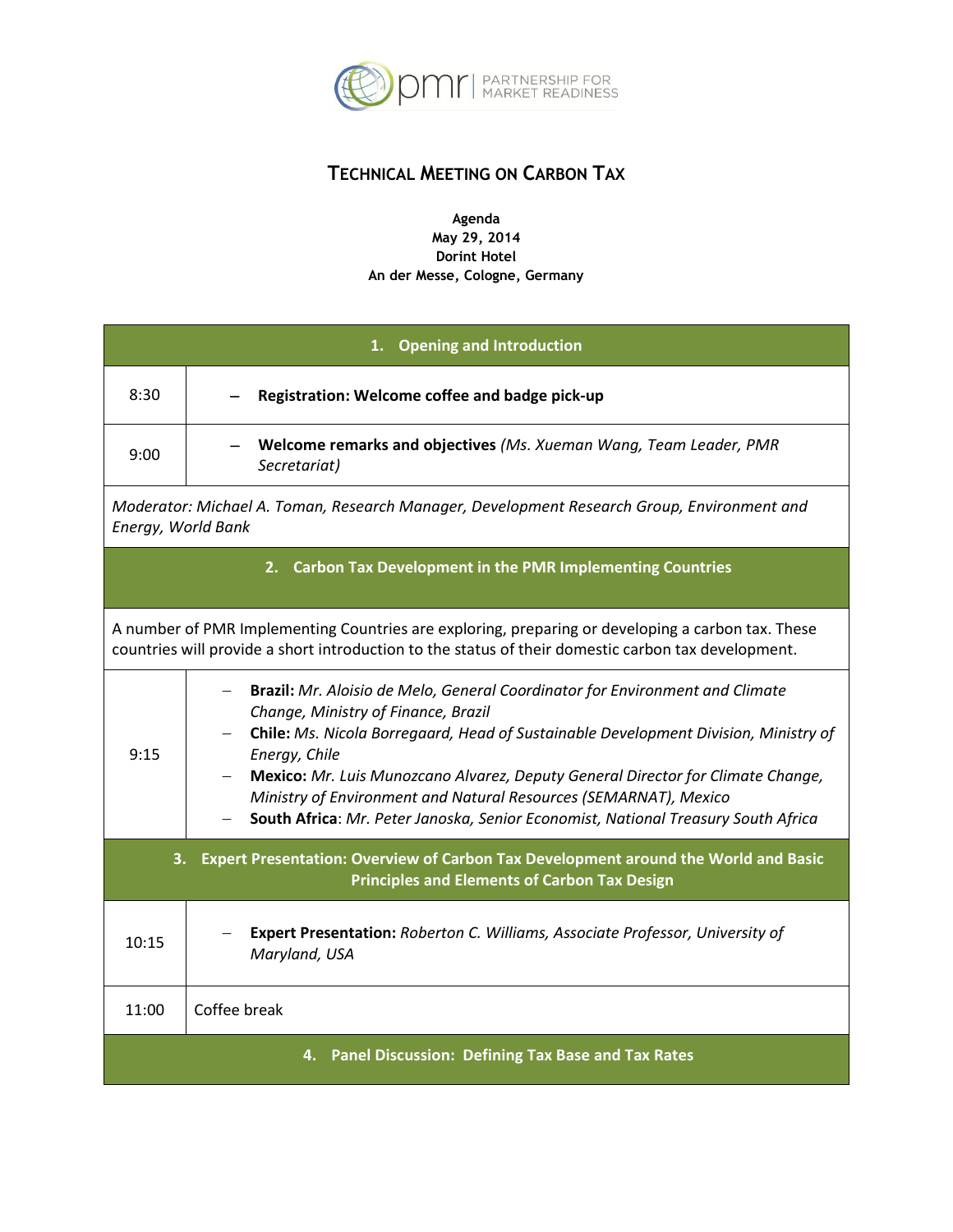

The panel will discuss how various countries have addressed common issues related to defining a tax base and tax rates. Issues for discussion include: Which gases are covered; Which sources and sectors are covered; Whether fuels or emissions are taxed for CO2; Definition of baseline emissions against which covered emissions are calculated – as well as exemptions; Offsets; How rates might be differentiated across covered sources, and why, or how rates change over time.

| 11:30                                                                                                                                                                                                                                                                                                                                                                                                                                                                                                                                                                                                                                                                                       | Country Experiences: British Columbia, Norway, South Africa<br><b>Discussion</b>                                                                                                                                                                                                                                                                                                                                         |  |
|---------------------------------------------------------------------------------------------------------------------------------------------------------------------------------------------------------------------------------------------------------------------------------------------------------------------------------------------------------------------------------------------------------------------------------------------------------------------------------------------------------------------------------------------------------------------------------------------------------------------------------------------------------------------------------------------|--------------------------------------------------------------------------------------------------------------------------------------------------------------------------------------------------------------------------------------------------------------------------------------------------------------------------------------------------------------------------------------------------------------------------|--|
| 12:30                                                                                                                                                                                                                                                                                                                                                                                                                                                                                                                                                                                                                                                                                       | Lunch                                                                                                                                                                                                                                                                                                                                                                                                                    |  |
| 5. Panel Discussion: How Carbon Tax Revenues Can Be Used                                                                                                                                                                                                                                                                                                                                                                                                                                                                                                                                                                                                                                    |                                                                                                                                                                                                                                                                                                                                                                                                                          |  |
| The panel will discuss different options that countries are opting for in terms of the use of revenues that<br>have been generated from carbon taxes. Options for discussion include: Cutting other taxes; Addressing<br>distributional concerns through transitional assistance policies for households (general recycling back to<br>households vs. focused recycling to the poor to offset impacts of higher energy prices); Debt reduction;<br>Financing of green energy or other environmental initiatives; Rebates in trade-exposed sectors;<br>Introducing measures to address international competitiveness - transitional assistance policies for<br>industry.                     |                                                                                                                                                                                                                                                                                                                                                                                                                          |  |
| 13:30                                                                                                                                                                                                                                                                                                                                                                                                                                                                                                                                                                                                                                                                                       | Country Experiences: British Columbia, Norway, South Africa, UK<br><b>Discussion</b>                                                                                                                                                                                                                                                                                                                                     |  |
| Panel Discussion: Integrating Carbon Tax with a Broader Climate Change Policy<br>6.                                                                                                                                                                                                                                                                                                                                                                                                                                                                                                                                                                                                         |                                                                                                                                                                                                                                                                                                                                                                                                                          |  |
| The panel will discuss coordination and interaction between carbon tax and other policies in the areas<br>such as energy and environment. Issues for discussion include: Challenges of climate change policy<br>integration and combining carbon pricing (carbon taxes) with other mitigation instruments; the use of<br>carbon taxes to achieve GHG mitigation targets (dovetailing absolute targets vs. relative - intensity<br>based-targets); how carbon tax fits into existing energy tax system(s) (federal, state) and policies;<br>treatment of tax expenditures in regulated electricity sectors; interactions with renewable fuels or<br>energy efficiency mandates or subsidies. |                                                                                                                                                                                                                                                                                                                                                                                                                          |  |
| 14:30                                                                                                                                                                                                                                                                                                                                                                                                                                                                                                                                                                                                                                                                                       | Country Experiences: Mexico, Norway, South Africa, UK                                                                                                                                                                                                                                                                                                                                                                    |  |
|                                                                                                                                                                                                                                                                                                                                                                                                                                                                                                                                                                                                                                                                                             | <b>Discussion</b>                                                                                                                                                                                                                                                                                                                                                                                                        |  |
| 15:30                                                                                                                                                                                                                                                                                                                                                                                                                                                                                                                                                                                                                                                                                       | <b>Coffee Break</b>                                                                                                                                                                                                                                                                                                                                                                                                      |  |
| 7. Panel Discussion: Challenges of Carbon Tax Implementation                                                                                                                                                                                                                                                                                                                                                                                                                                                                                                                                                                                                                                |                                                                                                                                                                                                                                                                                                                                                                                                                          |  |
|                                                                                                                                                                                                                                                                                                                                                                                                                                                                                                                                                                                                                                                                                             | The panel will discuss challenges of ensuring an enabling environment that is needed for an effective<br>carbon tax implementation. Issues for discussion include: What are the legal arrangements for the tax?<br>What are the methods of GHG measurement/reporting and implications for demining the tax base - fuel<br>input taxes (upstream or downstream) vs. higher tier measurement methods? Who enforces it? How |  |

are auditing/MRV issues handled? What is the capacity of the agencies that are going to do the

enforcement? What is the timetable for implementation?